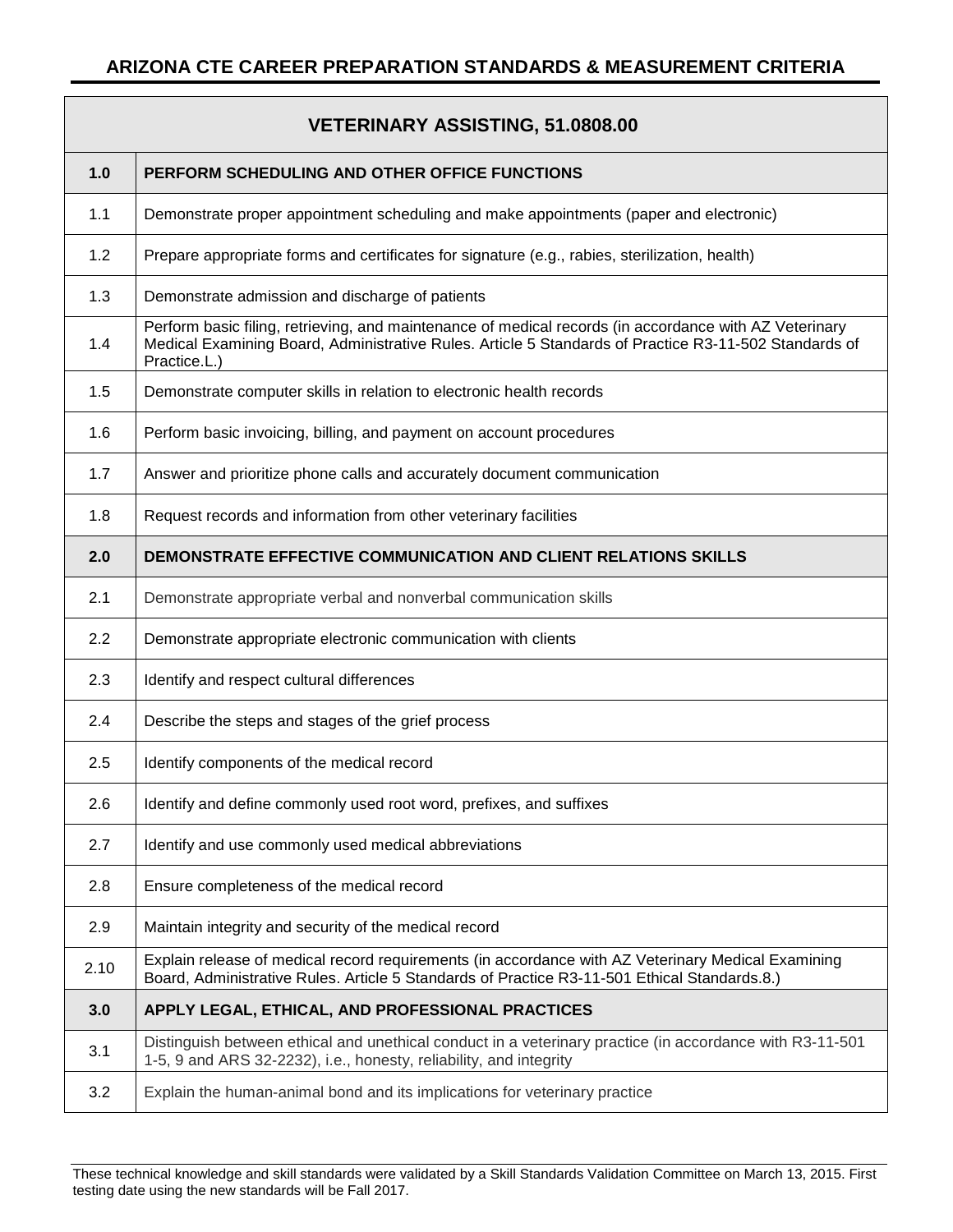| 3.3  | Demonstrate appropriate professional appearance and language in the workplace                                                                                                                                                                                                 |
|------|-------------------------------------------------------------------------------------------------------------------------------------------------------------------------------------------------------------------------------------------------------------------------------|
| 3.4  | Demonstrate appropriate use of electronic communication in the workplace (e.g., cell phone, text<br>messaging, social networking, digital photography)                                                                                                                        |
| 3.5  | Explain confidentiality issues, regulations, and requirements related to veterinary medicine                                                                                                                                                                                  |
| 3.6  | Follow local, state, and federal laws and regulations as they apply to Veterinary Assistants                                                                                                                                                                                  |
| 4.0  | <b>APPLY SANITATION AND SAFETY MEASURES</b>                                                                                                                                                                                                                                   |
| 4.1  | Demonstrate knowledge of basic sanitation and disinfection techniques (in accordance with AZ Veterinary<br>Medical Examining Board, Administrative Rules R311-101 26)                                                                                                         |
| 4.2  | Inventory and restock supplies                                                                                                                                                                                                                                                |
| 4.3  | Demonstrate knowledge of communicable and zoonotic diseases                                                                                                                                                                                                                   |
| 4.4  | Use precautions according to OSHA and comply with hazardous labeling requirements                                                                                                                                                                                             |
| 4.5  | Use proper hand hygiene according to CDC (Center for Disease Control)                                                                                                                                                                                                         |
| 4.6  | Don, remove, and discard PPE (personal protective equipment) according to standard procedure (e.g.<br>gloves, gowns, masks, lab coats, goggles, and face shields)                                                                                                             |
| 4.7  | Explain isolation protocols and demonstrate isolation procedures                                                                                                                                                                                                              |
| 4.8  | Explain procedures for cleaning laboratory spills                                                                                                                                                                                                                             |
| 4.9  | Handle and dispose of contaminated and hazardous items according to OSHA guidelines                                                                                                                                                                                           |
| 4.10 | Use fire and chemical safety protocols (e.g., SDSs (Safety Data Sheets) and the use of fire extinguishers)                                                                                                                                                                    |
| 4.11 | Describe evacuation plans used by various facilities and statewide alert codes                                                                                                                                                                                                |
| 4.12 | Report unsafe conditions for self and others (e.g., electrical hazards, spillages, puddles on floor, fractious<br>patients)                                                                                                                                                   |
| 4.13 | Demonstrate proper body mechanics and lifting techniques                                                                                                                                                                                                                      |
| 4.14 | Demonstrate radiation safety                                                                                                                                                                                                                                                  |
| 4.15 | Demonstrate understanding of and maintain SDSs (Safety Data Sheets)                                                                                                                                                                                                           |
| 4.16 | Store, safely handle, and dispose of biological and therapeutic agents and sharps, pesticides, and<br>hazardous waste                                                                                                                                                         |
| 5.0  | APPLY PRINCIPLES OF PHARMACY AND PHARMACOLOGY                                                                                                                                                                                                                                 |
| 5.1  | Defend the importance and explain legal implications of the veterinary-client-patient relationship (AZ<br>Veterinary Medical Examining Board definition of VCPR. ARS 32-2201, 24 a-c)                                                                                         |
| 5.2  | Recognize legal issues involving all controlled and non-controlled drugs (in accordance with Article 7<br>Dispensing of drugs and devices 32-2281, Article 8 Drug Dispensing R3-11-801 to R3-11-807. R3-11-502,<br>K, controlled drug log. 32-1901 controlled/non-controlled) |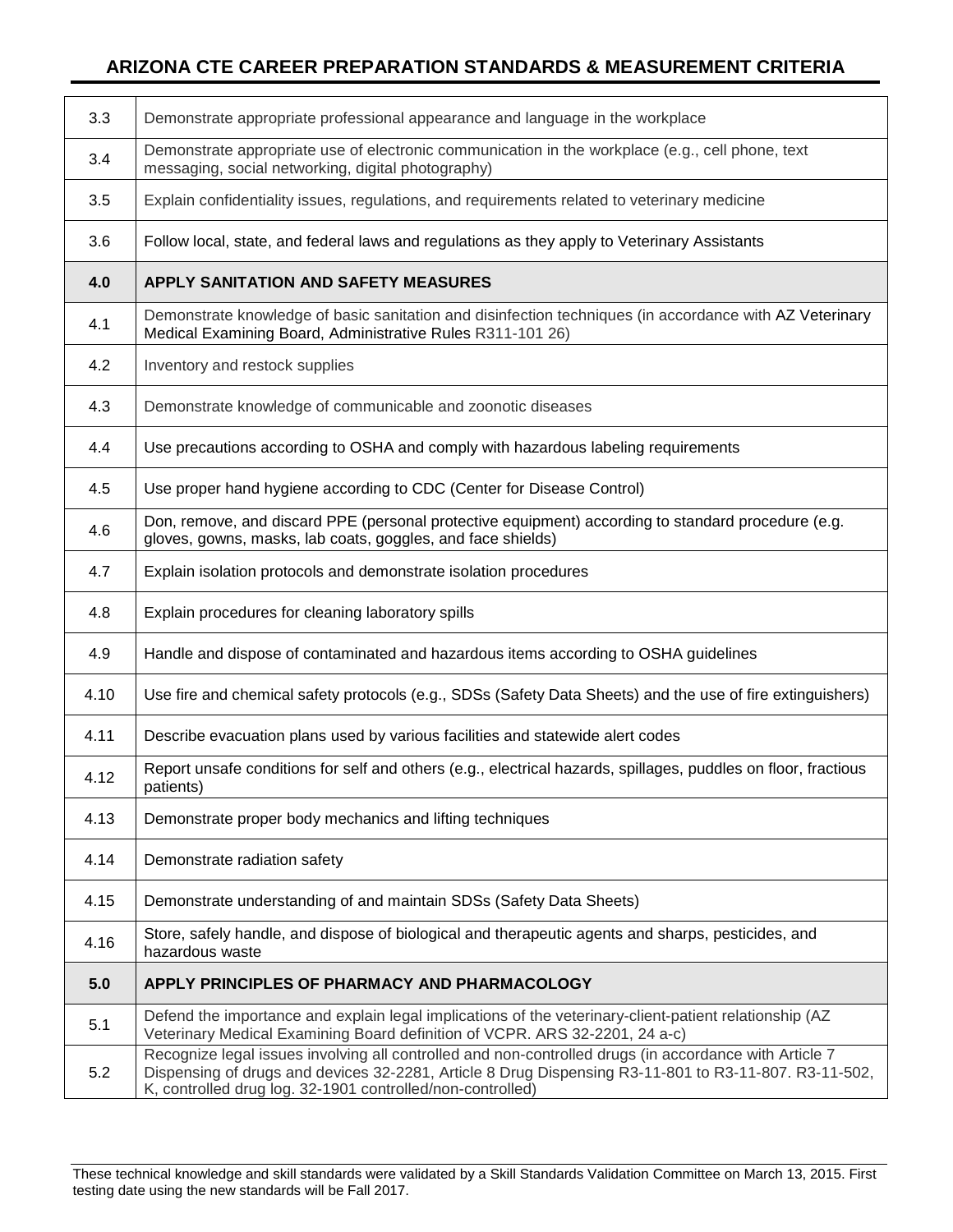| 5.3  | Compare and contrast types and groups of drugs and demonstrate proper terminology                                                                                                                            |
|------|--------------------------------------------------------------------------------------------------------------------------------------------------------------------------------------------------------------|
| 5.4  | Differentiate prescription drugs from over-the-counter drugs and describe proper prescription label<br>requirements                                                                                          |
| 5.5  | Explain the importance of checking expiration dates                                                                                                                                                          |
| 5.6  | Reconstitute vaccines and be familiar with proper protocols                                                                                                                                                  |
| 5.7  | Describe possible routes and methods of drug and vaccine administration that the veterinarian or<br>veterinary technician may choose                                                                         |
| 6.0  | <b>DEMONSTRATE EXAMINATION ROOM PROCEDURES</b>                                                                                                                                                               |
| 6.1  | Place and remove small animals from cages                                                                                                                                                                    |
| 6.2  | Place and restrain small animals on tables and floor                                                                                                                                                         |
| 6.3  | Apply dog and cat safety muzzle                                                                                                                                                                              |
| 6.4  | Apply Elizabethan collar                                                                                                                                                                                     |
| 6.5  | Apply restraint pole                                                                                                                                                                                         |
| 6.6  | Demonstrate standing, sitting, lateral, sternal, and dorsal restraint positions                                                                                                                              |
| 6.7  | Recognize when to alter normal restraint for compromised patients in the exam room (e.g., ringworm,<br>contagious diseases, ectoparasite infestation) and describe appropriate action or personnel to notify |
| 6.8  | Restrain birds, rabbits, pocket pets, reptiles, and other exotics                                                                                                                                            |
| 6.9  | Restrain large animals (e.g., halter, tie, and lead horses; restrain cattle and horses; apply twitch; apply<br>nose tongs/leads; restrain sheep and swine; load large animals)                               |
| 6.10 | Determine and record temperature, pulse, respiration, mucous membrane color, CRT (capillary refill time),<br>body condition score, and weight of patients                                                    |
| 6.11 | Perform toenail trim on cats and dogs (birds and exotics optional)                                                                                                                                           |
| 6.12 | Express anal sacs using the external method                                                                                                                                                                  |
| 6.13 | Recognize AKC dog breeds and CFA cat breeds                                                                                                                                                                  |
| 6.14 | Identify the gender of small animal species, particularly felines                                                                                                                                            |
| 6.15 | Perform exam room grooming (e.g., trimming nails, external ear canal cleaning, sanitary trimming)                                                                                                            |
| 6.16 | Explain small animal nutritional requirements, pet food labeling standards, dry matter basis calculations,<br>and the differences between pet food products                                                  |
| 6.17 | Apply ear medication                                                                                                                                                                                         |
| 6.18 | Apply eye medication                                                                                                                                                                                         |
| 6.19 | Record an accurate history and report chief complaint                                                                                                                                                        |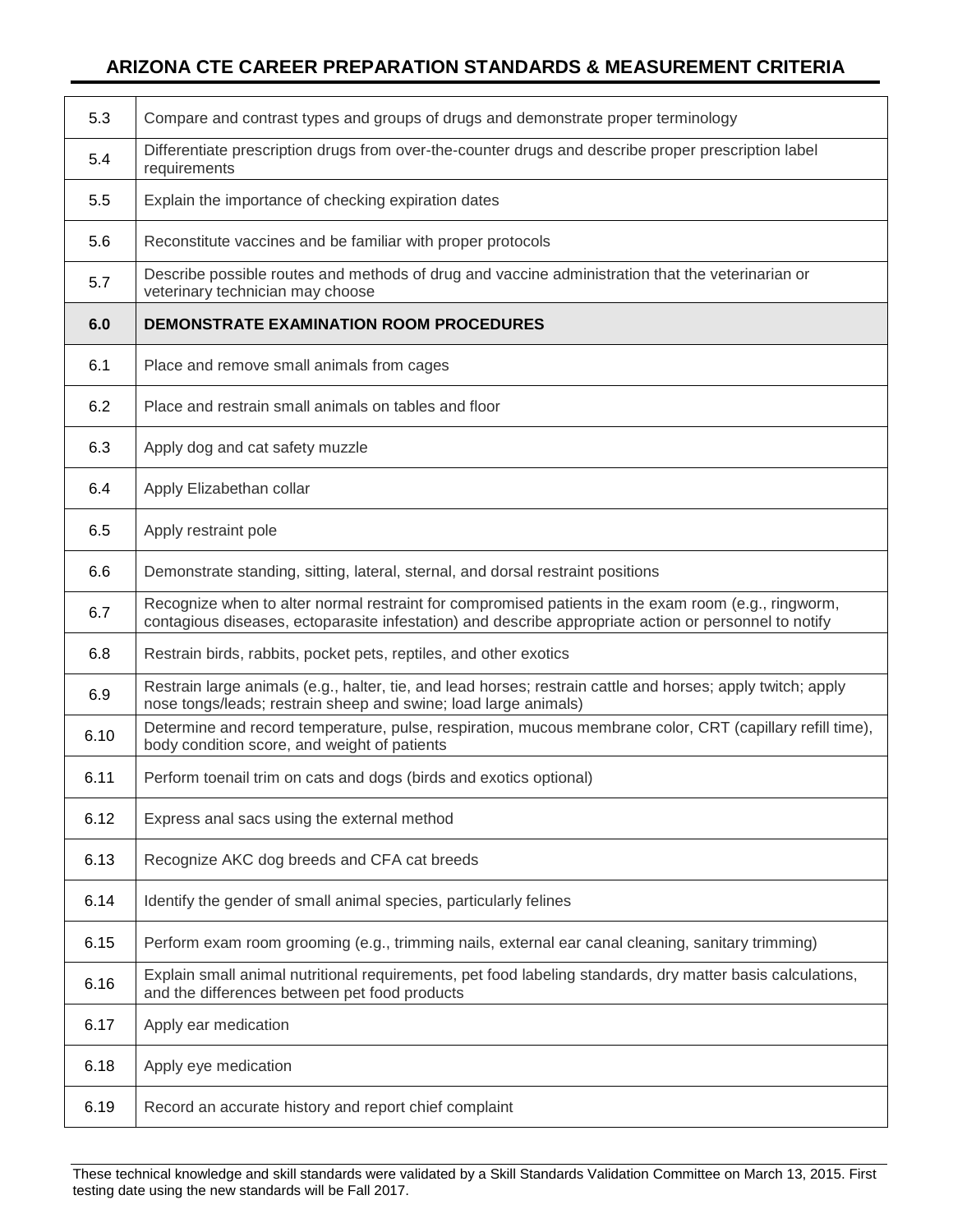| 7.0  | <b>PERFORM PATIENT CARE</b>                                                                                                                                                                                                                                                                          |
|------|------------------------------------------------------------------------------------------------------------------------------------------------------------------------------------------------------------------------------------------------------------------------------------------------------|
| 7.1  | Describe the roles and responsibilities of each member of the veterinary health team and the important<br>part that each plays in the delivery of excellent care                                                                                                                                     |
| 7.2  | Perform routine record-keeping and observation of hospitalized patients (e.g., stress importance of<br>notations made when cleaning and feeding)                                                                                                                                                     |
| 7.3  | Monitor/restrain patients for fluid therapy                                                                                                                                                                                                                                                          |
| 7.4  | Document and explain execution of patient treatment plan                                                                                                                                                                                                                                             |
| 7.5  | Perform hand pilling for dogs and cats                                                                                                                                                                                                                                                               |
| 7.6  | Administer oral liquid medication to dogs and cats                                                                                                                                                                                                                                                   |
| 7.7  | Perform IV catheter removal and apply pressure bandage                                                                                                                                                                                                                                               |
| 7.8  | Perform therapeutic bathing, basic grooming, and dipping of small animals                                                                                                                                                                                                                            |
| 7.9  | Differentiate between normal and abnormal animal behavior (e.g., seizure, shock, irritability, fear, agnostic<br>aggression)                                                                                                                                                                         |
| 7.10 | Recognize abnormal patient health status (e.g., ataxia, dyspnea)                                                                                                                                                                                                                                     |
| 7.11 | Recognize and respond appropriately to veterinary medical emergencies by notifying the appropriate<br>hospital personnel                                                                                                                                                                             |
| 7.12 | Prepare food and prescription diets according to special dietary needs                                                                                                                                                                                                                               |
| 7.13 | Provide care and maintenance of medical equipment and supplies (e.g., IV drip counter, water blanket,<br>bedding)                                                                                                                                                                                    |
| 7.14 | Compare and contrast bandage types and materials used for each (e.g., cast padding, stretch gauze, Telfa<br>pad, self-adherent bandage wrap, medical tape, elastic tape)                                                                                                                             |
| 7.15 | Explain the process of euthanasia and post mortem care (in accordance with 32-2240.01 Burial in Landfill,<br>Licensed Crematory 32-2291-32-2296. AZ Vet Med Exam Board Administrative Rules Article 10 Animal<br>Crematory Minimum standards R3-11-1001 to 1010. R311-502 Standards of Practice, F.) |
| 8.0  | ASSIST WITH SURGICAL PREPARATION AND PROCEDURES                                                                                                                                                                                                                                                      |
| 8.1  | Prepare surgical equipment and supplies based on surgical procedure and veterinarian preferences                                                                                                                                                                                                     |
| 8.2  | Sterilize instruments and sanitize supplies using appropriate methods                                                                                                                                                                                                                                |
| 8.3  | Operate and maintain autoclaves                                                                                                                                                                                                                                                                      |
| 8.4  | Identify common surgical instruments                                                                                                                                                                                                                                                                 |
| 8.5  | Identify common suture materials, types, and sizes                                                                                                                                                                                                                                                   |
| 8.6  | Assist the veterinarian and/or veterinary technician with preparation of patients using aseptic technique                                                                                                                                                                                            |
| 8.7  | Assist with positioning of surgical patients                                                                                                                                                                                                                                                         |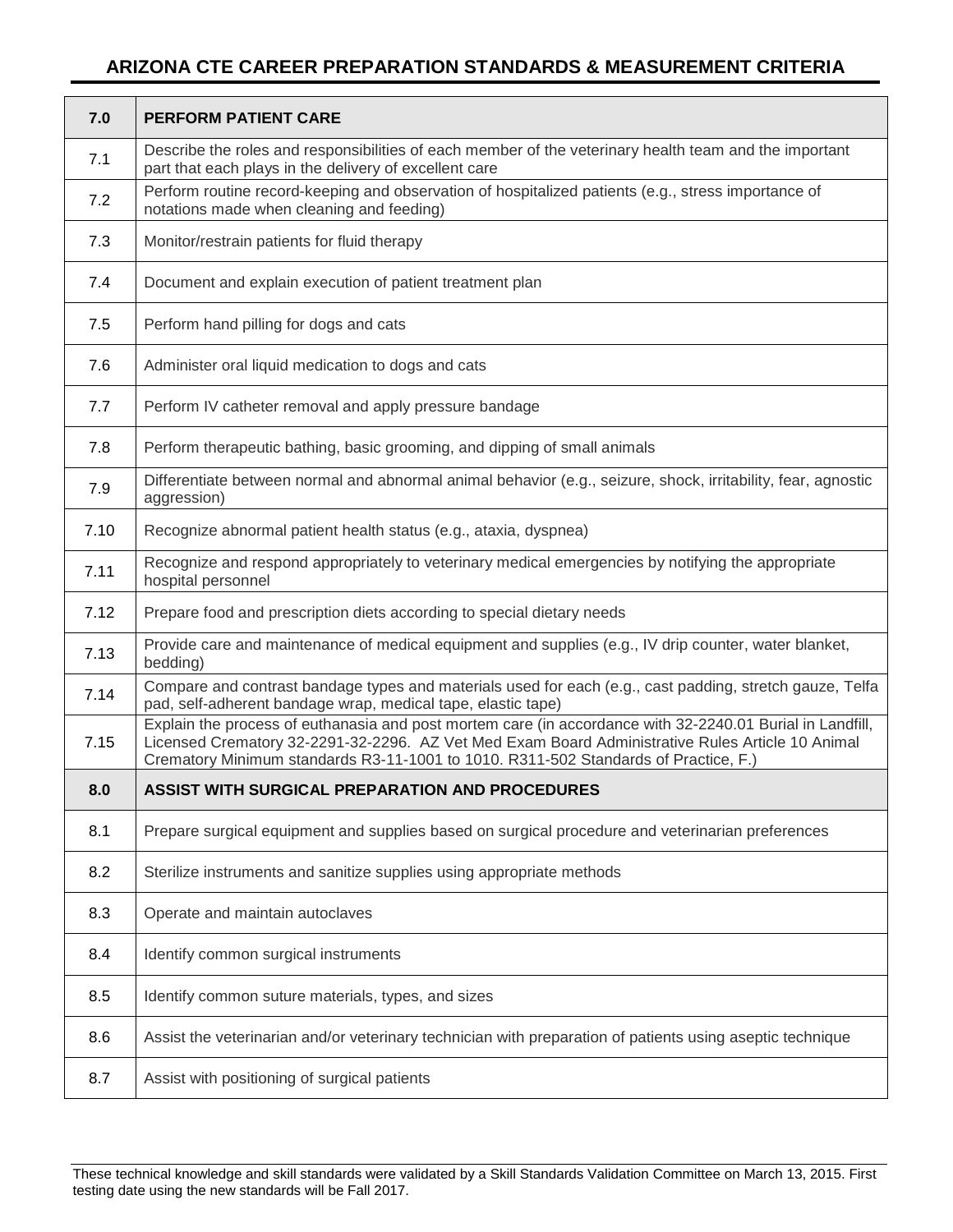| 8.8  | Aid the veterinarian and/or veterinary technician with physical monitoring of recovering surgical patients                                                                                                                                                      |
|------|-----------------------------------------------------------------------------------------------------------------------------------------------------------------------------------------------------------------------------------------------------------------|
| 8.9  | Maintain the Surgical Log (in accordance with R311-502 Standards of Practice H. Anesthesia log -<br>separate from controlled drug log)                                                                                                                          |
| 8.10 | Maintain proper operating room conduct and asepsis                                                                                                                                                                                                              |
| 8.11 | Perform post-surgical cleanup                                                                                                                                                                                                                                   |
| 8.12 | Fold surgical gowns and drapes                                                                                                                                                                                                                                  |
| 8.13 | Maintain operating room sanitation and care                                                                                                                                                                                                                     |
| 9.0  | <b>ASSIST WITH LABORATORY PROCEDURES AND PREPARE SPECIMENS</b>                                                                                                                                                                                                  |
| 9.1  | Collect voided urine samples                                                                                                                                                                                                                                    |
| 9.2  | Determine physical properties of urine including color and clarity                                                                                                                                                                                              |
| 9.3  | Assist in the collection of blood samples by providing restraint and supply preparation                                                                                                                                                                         |
| 9.4  | Compare and contrast common blood tubes used in veterinary medicine                                                                                                                                                                                             |
| 9.5  | Collect voided fecal samples for examination                                                                                                                                                                                                                    |
| 9.6  | Prepare fecal flotation solutions and set up fecal flotations and direct smears                                                                                                                                                                                 |
| 9.7  | Describe necropsy procedures                                                                                                                                                                                                                                    |
| 9.8  | Explain procedures for handling rabies suspects and samples safely (Rabies suspects. Compendium of<br>Animal Rabies Prevention and Control (Arizona Manual for Rabies Control and Bite Management<br>azdhs.gov. Federal-cdc.gov))                               |
| 9.9  | Demonstrate appropriate procedure for disposal of deceased animals (Disposal of deceased animals<br>Article 8, 32-22 in ARS, Minimum standards for animal crematories Rules R3-11-1001-1010, and R311-<br>701, 5. Defining adequate refrigeration for deceased) |
| 9.10 | Identify external parasites (e.g., mites, lice, fleas, ticks)                                                                                                                                                                                                   |
| 9.11 | Assist in the preparation of various specimen staining techniques                                                                                                                                                                                               |
| 9.12 | Compare and contrast preparation procedures of in-house lab vs reference lab sample submission                                                                                                                                                                  |
| 9.13 | Confirm all laboratory results are accurately recorded                                                                                                                                                                                                          |
| 9.14 | Maintain Laboratory Log                                                                                                                                                                                                                                         |
| 10.0 | <b>IDENTIFY NORMAL STRUCTURE, FUNCTION, AND COMMON DISEASES OF BODY SYSTEMS</b>                                                                                                                                                                                 |
| 10.1 | Identify structure and function of the Integumentary System                                                                                                                                                                                                     |
| 10.2 | Identify structure and function of the Musculoskeletal System                                                                                                                                                                                                   |